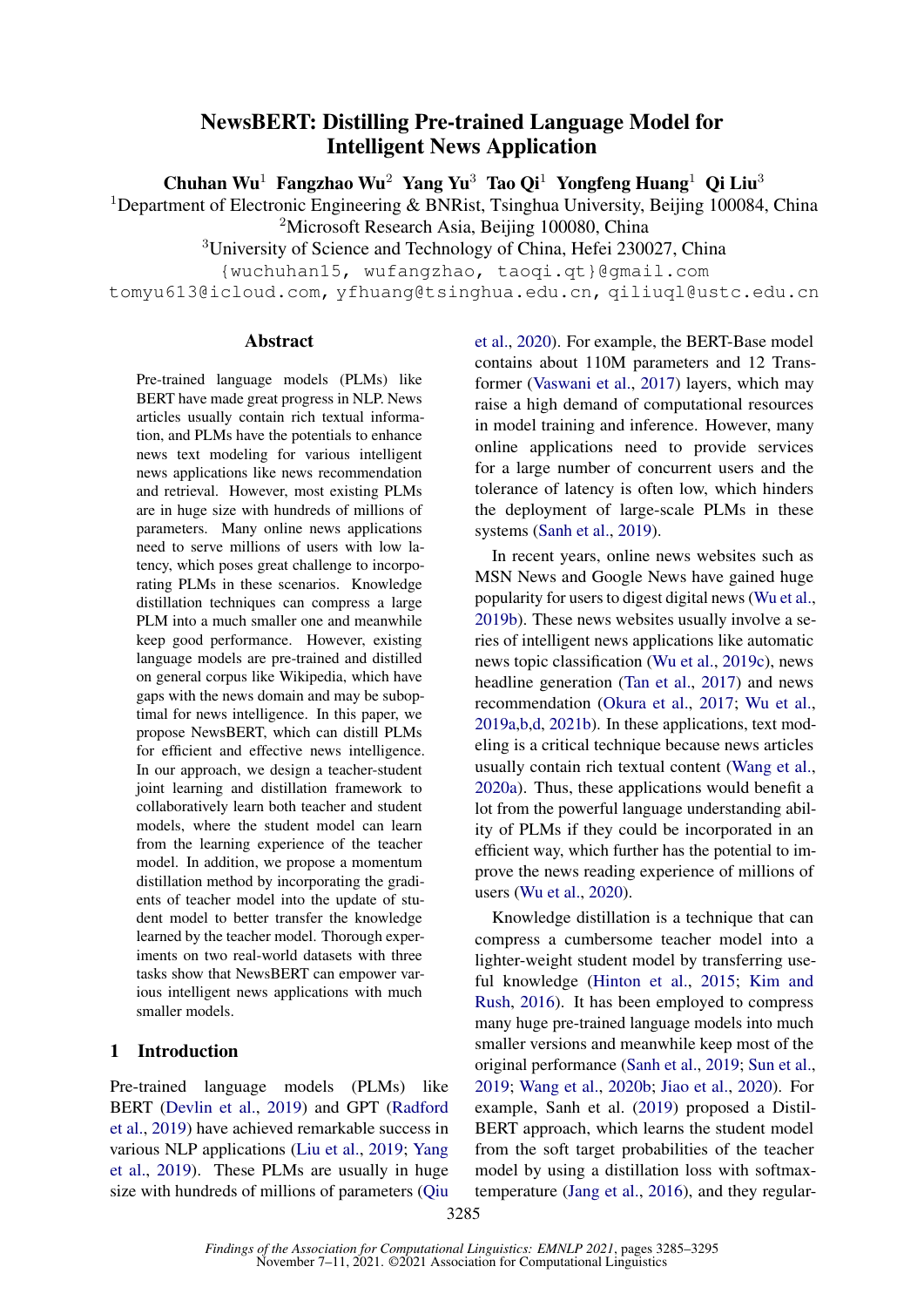ized the hidden state directions of the student and teacher models to be aligned. Jiao et al. [\(2020\)](#page-9-12) proposed TinyBERT, which is an improved version of DistilBERT. In addition to the distillation loss, they proposed to regularize the token embeddings, hidden states and attention heatmaps of both student and teacher models to be aligned via the mean squared error loss. These methods usually learn the teacher and student models successively, where the student can only learn from the results of the teacher model. However, the learning experience of the teacher may also be useful for the learning of student model [\(Zhang et al.,](#page-10-8) [2018\)](#page-10-8), which is not considered by existing methods. In addition, the corpus for pre-training and distilling general language models (e.g., WikiPedia) may also have some domain shifts with news corpus, which may not be optimal for intelligent news applications.

In this paper, we propose a NewsBERT approach that can distill PLMs for various intelligent news applications. In our approach, we design a teacherstudent joint learning and distillation framework to collaboratively learn both teacher and student models in news intelligence tasks by sharing the parameters of top layers, and meanwhile distill the student model by regularizing the output soft probabilities and hidden representations. In this way, the student model can learn from the teacher's learning experience to better imitate the teacher model, and the teacher can also be aware of the learning status of the student model to enhance student teaching. In addition, we propose a momentum distillation method by using the gradients of the teacher model to boost the gradients of student model in a momentum way, which can better transfer useful knowledge learned by the teacher model to enhance the learning of student model. We conduct extensive experiments on two real-world datasets that involve three news intelligence tasks. The results validate that our proposed NewsBERT approach can consistently improve the performance of these tasks using much smaller models and outperform many baseline methods for PLM distillation.

The main contributions of this work include:

- We propose a NewsBERT approach to distill pre-trained language models for intelligent news applications.
- We propose a teacher-student joint learning and distillation framework to collaboratively learn both teacher and student models by sharing knowledge in their learning process.
- We propose a momentum distillation method which uses the gradient of the teacher model to boost the learning of student model in a momentum manner.
- Extensive experiments on real-world datasets validate that our method can effectively improve the performance of various intelligent news applications in an efficient way.

### 2 Related Work

In recent years, many researchers explore to use knowledge distillation techniques to compress large-scale PLMs into smaller ones [\(Tang et al.,](#page-9-14) [2019;](#page-9-14) [Sanh et al.,](#page-9-5) [2019;](#page-9-5) [Sun et al.,](#page-9-11) [2019;](#page-9-11) [Mirzadeh](#page-9-15) [et al.,](#page-9-15) [2020;](#page-9-15) [Sun et al.,](#page-9-16) [2020;](#page-9-16) [Wang et al.,](#page-10-7) [2020b;](#page-10-7) [Jiao et al.,](#page-9-12) [2020;](#page-9-12) [Wang et al.,](#page-9-17) [2021;](#page-9-17) [Xu et al.,](#page-10-9) [2020;](#page-10-9) [Wu et al.,](#page-10-10) [2021a\)](#page-10-10). For example, Tang et al. [\(2019\)](#page-9-14) proposed a BiLST $M_{\text{SOFT}}$  method that distills the BERT model into a single layer BiLSTM using the distillation loss in downstream tasks. Sanh et al. [\(2019\)](#page-9-5) proposed a DistilBERT approach, which distills the student model at the pre-training stage using the distillation loss and a cosine embedding loss that aligns the hidden states of teacher and student models. Sun et al. [\(2019\)](#page-9-11) proposed a patient knowledge distillation method for BERT compression named BERT-PKD, which distills the student model by learning from teacher's output soft probabilities and hidden states produced by intermediate layers. Wang et al. [\(2020b\)](#page-10-7) proposed MiniLM, which employs a deep self-attention distillation method that uses the KL-divergence loss between teacher's and student's attention heatmaps computed by query-key inner-product and the value relations computed by value-value inner-product. Jiao et al. [\(2020\)](#page-9-12) proposed TinyBERT, which distills the BERT model at both pre-training and finetuning stages by using the distillation loss and the MSE loss between the embeddings, hidden states and attention heatmaps. There are also a few works that explore to distill pre-trained language models for specific downstream tasks such as document retrieval [\(Lu et al.,](#page-9-18) [2020;](#page-9-18) [Chen et al.,](#page-9-19) [2021\)](#page-9-19). For example, Lu et al. [\(2020\)](#page-9-18) proposed a TwinBERT approach for document retrieval, which employs a two-tower architecture with two separate language models to encode the query and document, respectively. They used the distillation loss function to compress the two BERT models into smaller ones. These methods usually train the teacher and student models successively, i.e., distilling the student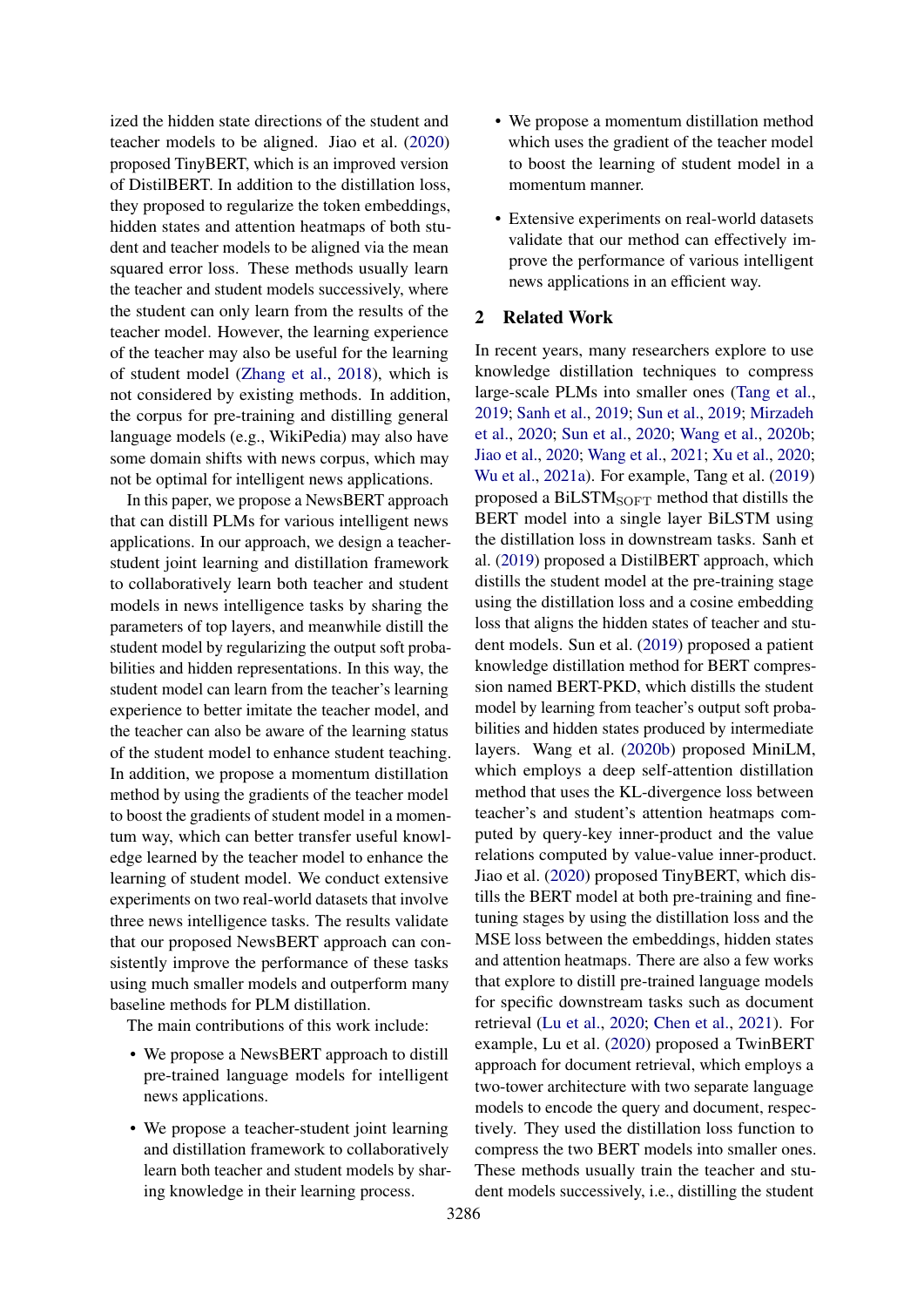model based on a well-tuned teacher model. However, the useful experience evoked by the teacher's learning process cannot be exploited by the student and the teacher is also not aware of the student's learning status. In addition, the corpus for pre-training and distilling these language models usually has some domain shifts with news texts. Thus, it may not be optimal to apply the off-theshelf distilled language models to intelligent news applications. In this work, we propose a *News-BERT* method to distill pre-trained language models for intelligent news applications, which can effectively reduce the computational cost of PLMs and meanwhile achieve promising performance. We propose a teacher-student joint learning and distillation framework, where the student model can exploit the useful knowledge produced by the learning process of the teacher model. In addition, we propose a momentum distillation method that integrates the gradient of the teacher model into the student model gradient as a momentum to boost the learning of the student.

# 3 NewsBERT

In this section, we introduce our *NewsBERT* approach that can distill PLMs for intelligent news applications. We will first introduce the teacherstudent joint learning and distillation framework of *NewsBERT* by using the news classification task as a representative example, then introduce our proposed momentum distillation method, and finally introduce how to learn *NewsBERT* in more complicated tasks like news recommendation.

### 3.1 Teacher-Student Joint Learning and Distillation Framework

The overall framework of our *NewsBERT* approach in a typical news classification task is shown in Fig. [1.](#page-3-0) It contains a teacher model with a parameter set  $\Theta_t$  and a student model with a parameter set  $\Theta_s$ . The teacher is a strong but large-scale PLM (e.g., BERT) with heavy computational cost, and the goal is to learn the light-weight student model that can keep most of the teacher's performance. Different from existing knowledge distillation methods that first learn the teacher model and then distill the student model from the fixed teacher model, in our approach we jointly learn the teacher and student models and meanwhile distilling useful knowledge from the teacher model. Both teacher and student language models contain an embedding layer and

several Transformer [\(Vaswani et al.,](#page-9-4) [2017\)](#page-9-4) layers. We assume that the teacher model has NK Transformer layers on the top of the embedding layer and the student model contains N Transformer layers on the embedding layer. Thus, the inference speed of the student model is approximately  $K$  times faster than the teacher. We first use the teacher and student models to separately process the input news text (denoted as  $x$ ) through their Transformer layers and obtain the hidden representation of each token. We use a shared attentive pooling [\(Yang](#page-10-11) [et al.,](#page-10-11) [2016\)](#page-10-11) layer (with parameter set  $\Theta_p$ ) to convert the hidden representation sequences output by the teacher and student models into unified news embeddings, and finally use a shared dense layer (with parameter set  $\Theta_d$ ) to predict the classification probability scores based on the news embedding. By sharing the parameters of the top pooling and dense layers, the student model can get richer supervision information from the teacher, and the teacher can also be aware of student's learning status. Thus, the teacher and student can be reciprocally learned by sharing useful knowledge encoded by them, which is helpful for learning a strong student model.

Next, we introduce the knowledge distillation details of our approach. We assume the  $i$ -th Transformer layer in the student model corresponds to the layers  $[(i - 1)K + 1, ..., iK]$  in the teacher model. We call the stack of these  $K$  layers in the teacher model as a "block". Motivated by [\(Sun](#page-9-11) [et al.,](#page-9-11) [2019\)](#page-9-11), we apply a hidden loss to align the hidden representations given by each layer in the student model and its corresponding block in the teacher model, which can help the student better learn from the teacher. We denote the token representations output by the embedding layers in the teacher and student models as  $\mathbf{E}^t$  and  $\mathbf{E}^s$ , respectively. The hidden representations produced by the *i*-th layer in the student model are denoted as  $\mathbf{H}_{i}^{s}$ , and the hidden representations given by the corresponding block in the teacher model are denoted as  $\mathbf{H}_{iK}^{t}$ . The hidden loss function applied to these layers is formulated as follows:

$$
\mathcal{L}_{hidden}^{l}(x, \Theta_t; \Theta_s) = \text{MSE}(\mathbf{E}^t, \mathbf{E}^s) + \sum_{i=1}^{N} \text{MSE}(\mathbf{H}_{iK}^t, \mathbf{H}_i^s),
$$
\n(1)

where MSE stands for the Mean Squared Error loss function. In addition, since the pooling layer is shared between student and teacher, we expect the unified news embeddings learned by the pooling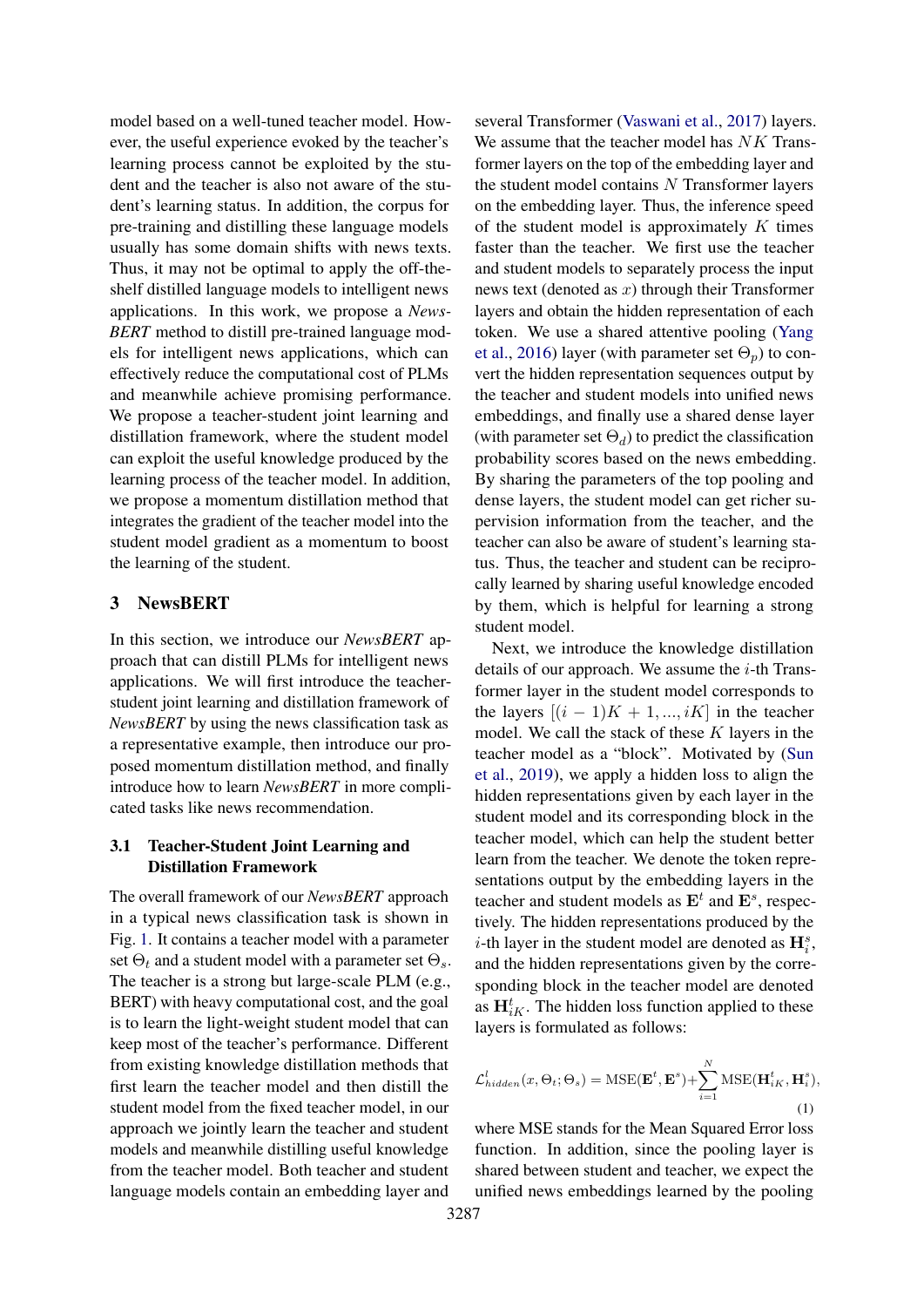<span id="page-3-0"></span>

Figure 1: The framework of *NewsBERT* in an example task, i.e., news classification.

layers in the teacher and student models (denoted as  $h<sup>t</sup>$  and  $h<sup>s</sup>$  respectively) to be similar. Thus, we propose to apply an additional hidden loss to these embeddings, which is formulated as follows:

$$
\mathcal{L}^p_{hidden}(x, \Theta_t; \Theta_s, \Theta_p) = \text{MSE}(\mathbf{h}^t, \mathbf{h}^s). \tag{2}
$$

Besides, to encourage the student model to make similar predictions with the teacher model, we use the distillation loss function to regularize the output soft labels. We denote the soft labels predicted by the teacher and student models as  $\hat{y}_t$  and  $\hat{y}_s$ , respectively. The distillation loss is formulated as:

$$
\mathcal{L}_{distill}(x,\Theta_t;\Theta_s,\Theta_p,\Theta_d) = \text{CE}(\hat{y}_t/t,\hat{y}_s/t),\quad(3)
$$

where CE stands for the cross-entropy function and  $t$  is the temperature value. The overall loss function for distillation is a summation of the hidden losses and the distillation loss, which is formulated as:

$$
\mathcal{L}_d(x, \Theta_t; \Theta_s, \Theta_p, \Theta_d) = \mathcal{L}_{hidden}^l + \mathcal{L}_{hidden}^p + \mathcal{L}_{distill}.
$$
\n(4)

Since the original teacher and student models are task-agnostic, both teacher and student models need to receive task-specific supervision signals from the task labels (denoted as  $y$ ) to tune their parameters. Thus, the unified loss function  $\mathcal{L}^s$  for

training the student model is the summation of the overall distillation loss and the classification loss, which is written as follows:

$$
\mathcal{L}^s(x, \Theta_t; \Theta_s, \Theta_p, \Theta_d) = \mathcal{L}_d(x, \Theta_t; \Theta_s, \Theta_p, \Theta_d) + \text{CE}(\hat{y}_s, y).
$$

Since we do not expect the teacher to be influenced by the student too heavily, the loss function  $\mathcal{L}^t$  for training the teacher model is only the classification loss, which is computed as follows:

$$
\mathcal{L}^t(x; \Theta_t, \Theta_p, \Theta_d) = \text{CE}(\hat{y}_t, y). \tag{6}
$$

By jointly optimizing the loss functions of the teacher and student models via backward propagation, we can obtain a light-weight student model that can generate task-specific news representations for inferring the labels in downstream tasks as the teacher model.

#### 3.2 Momentum Distillation

In our approach, each Transformer layer in the student model corresponds to a block in the teacher model and we expect they have similar behaviors in learning hidden text representations. To help the student model better imitate the teacher model, we propose a momentum distillation method that can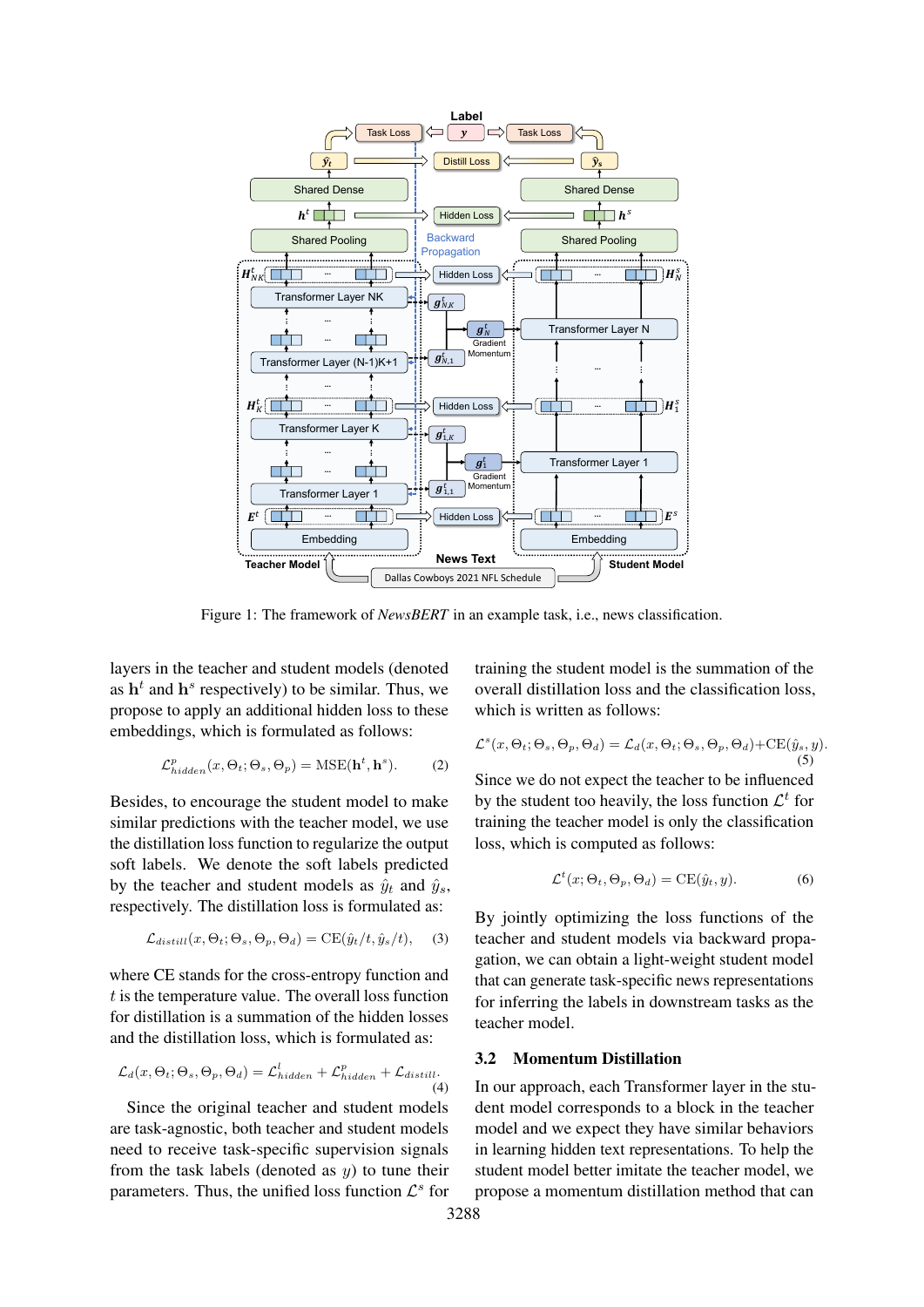<span id="page-4-0"></span>

Figure 2: The framework of personalized news recommendation with *NewsBERT*.

inject the gradients of the teacher model into the student model as a gradient momentum to boost the learning of the student model. We denote the gradients of the  $j$ -th layer in the  $i$ -th block of the teacher model as  $g_{i,j}^t$ , which is computed by optimizing the teacher's training loss  $\mathcal{L}^t$  via backward propagation. The gradients of the  $k$ -th layer in the student model is denoted as  $\mathbf{g}_k^s$ , which is derived from  $\mathcal{L}^s$ . We use the average of the gradients from each layer in the i-th block of the teacher model as the overall gradients of this block (denoted as  $g_i^t$ ), which is formulated as:

$$
\mathbf{g}_i^t = \frac{1}{K} \sum_{j=1}^K \mathbf{g}_{i,j}^t.
$$
 (7)

Motivated by the momentum mechanism [\(Qian,](#page-9-20) [1999;](#page-9-20) [He et al.,](#page-9-21) [2020\)](#page-9-21), we combine the block gradients  $g_i^t$  with the gradients of the corresponding layer in the student model in a momentum manner, which is formulated as follows:

$$
\mathbf{g}_k^s = \beta \mathbf{g}_k^t + (1 - \beta) \mathbf{g}_k^s, \tag{8}
$$

where  $\beta$  is a momentum hyperparameter that controls the strength of the gradient momentum of the teacher model. In this way, the teacher's gradients are explicitly injected into the student model, which may have the potential to better guide the learning of the student by pushing each layer in the student model to have similar function with the corresponding block in the teacher model.

# 3.3 Applications of NewsBERT for News Intelligence

In this section, we briefly introduce the applications of *NewsBERT* in other news intelligence scenarios like personalized news recommendation. An illustrative framework of news recommendation is shown in Fig. [2,](#page-4-0) which is a two-tower framework.

generate news embeddings separately, while the The input is a sequence with a user's  $T$  historical clicked news (denoted as  $[D_1, D_2, ..., D_T]$ ) and a candidate news  $D<sub>c</sub>$ , and the output is the click probability score  $\hat{y}$  which can be further used for personalized news ranking and display. We first use a shared *NewsBERT* model to encode each clicked news and the candidate news into their hidden representations  $[\mathbf{h}_1, \mathbf{h}_2, ..., \mathbf{h}_T]$  and  $\mathbf{h}_c$ . Then, we use a user encoder to capture user interest from the representations of clicked news and obtain a user embedding u. The final click probability score is predicted by matching the user embedding u and  $h_c$  via a click predictor, which can be implemented by the inner product function. In this framework, teacher and student *NewsBERT* models are used to user encoder and click predictor are shared between the teacher and student models to generate the prediction scores, which are further constrained by the distillation loss function. In addition, the MSE hidden losses are simultaneously applied to all news embeddings generated by the shared *News-BERT* model and the user embedding u generated by the user encoder, which can encourage the student model to be similar with the teacher model in supporting user interest modeling.

# 4 Experiments

### 4.1 Datasets and Experimental Settings

We conduct experiments on two real-world datasets. The first dataset is MIND [\(Wu et al.,](#page-10-6) [2020\)](#page-10-6), which is a large-scale public news recommendation dataset. It contains the news impression logs of 1 million users on the Microsoft News website during 6 weeks (from 10/12/2019 to 11/22/2019). We used this dataset for learning and distilling our *NewsBERT* model in the news topic classification and personalized news recommendation tasks. The logs of the first 5 weeks were used for training and validation, and the rest were reserved for test. Since many news may appear in multiple dataset splits, in the news topic classification task we only used the news that do not appear in the training and validation sets for test. The second dataset is a news retrieval dataset (named as *NewsRetrieval*), which was sampled from the logs of Bing search engine from 07/31/2020 to 09/13/2020. It contains the search queries of users and the corresponding clicked news. On this dataset, we finetuned models distilled on *MIND* to measure their cross-task performance in news retrieval. We used the logs in the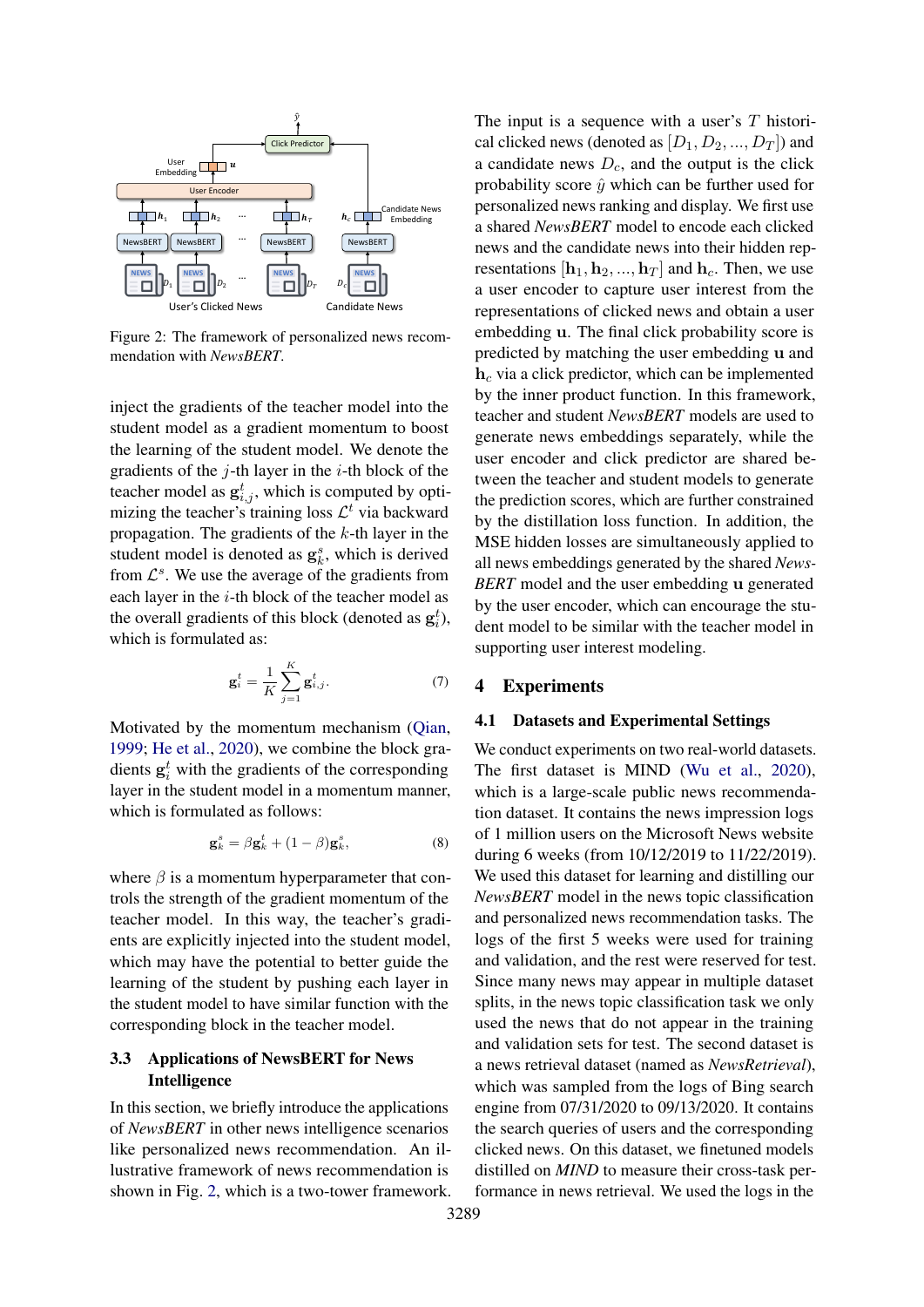first month for training, the logs in the next week for validation, and the rest for test. The statistics of the two datasets are summarized in Table [1.](#page-5-0)

<span id="page-5-0"></span>

| <b>MIND</b>            |           |                                        |            |  |  |  |  |  |  |  |
|------------------------|-----------|----------------------------------------|------------|--|--|--|--|--|--|--|
| # Users                | 1,000,000 | # News                                 | 161,013    |  |  |  |  |  |  |  |
| # News categories      | 20        | # Impressions                          | 15,777,377 |  |  |  |  |  |  |  |
| # Click behaviors      |           | 24,155,470 Avg. # words per news title | 11.52      |  |  |  |  |  |  |  |
| <b>NewsRetrieval</b>   |           |                                        |            |  |  |  |  |  |  |  |
| # Queries              | 1.990.942 | # News                                 | 1,428,779  |  |  |  |  |  |  |  |
| Avg. # words per query | 11.83     | Avg. # words per news text             | 596.09     |  |  |  |  |  |  |  |

Table 1: Statistics of *MIND* and *NewsRetrieval*.

In our experiments, motivated by [\(Chi et al.,](#page-9-22) [2021\)](#page-9-22), we used the first 8 layers of the pre-trained UniLM [\(Bao et al.,](#page-9-23) [2020\)](#page-9-23) model as the teacher model<sup>[1](#page-5-1)</sup>, and we used the parameters of its first 1, 2 or 4 layers to initialize the student models with different capacities. In the news recommendation task, the user encoder was implemented by an attentive pooling layer, and the click predictor was implemented by inner product. The query vectors in all attentive pooling layers were 256-dimensional. We used Adam [\(Bengio and LeCun,](#page-9-24) [2015\)](#page-9-24) as the model optimizer, and the learning rate was 3e-6. The temperature value t was set to 1. The batch size was 32. The dropout [\(Srivastava et al.,](#page-9-25) [2014\)](#page-9-25) ratio was 0.2. The gradient momentum hyperparameter  $\beta$  was set to 0.1 and 0.15 in the news topic classification task and the news recommendation task, respectively. These hyperparamters were tuned on the validation set. Since the topic categories in *MIND* are imbalanced, we used accuracy and macro-F1 score (denoted as macro-F) as the metrics for the news topic classification task. Following [\(Wu et al.,](#page-10-6) [2020\)](#page-10-6), we used the AUC, MRR, nDCG@5 and nDCG@10 scores to measure the performance of news recommendation models. On the news retrieval task, we used AUC as the main metric. We independently repeated each experiment 5 times and reported the average results.

#### 4.2 Performance Evaluation

In this section, we compare the performance of our *NewsBERT* approach with many baseline methods, including: (1) Glove [\(Pennington et al.,](#page-9-26) [2014\)](#page-9-26), which is a widely used pre-trained word embedding. We used Glove to initialize the word embeddings in a Transformer [\(Vaswani et al.,](#page-9-4) [2017\)](#page-9-4) model for news topic classification and the NRMS [\(Wu](#page-10-4) [et al.,](#page-10-4) [2019d\)](#page-10-4) model for news recommendation. (2) BERT [\(Devlin et al.,](#page-9-0) [2019\)](#page-9-0), a popular PLM with bidirectional Transformers. We compare the performance of the 12-layer BERT-Base model or its first 8 layers. (3) UniLM [\(Bao et al.,](#page-9-23) [2020\)](#page-9-23), a unified language model for natural language understanding and generation, which is the teacher model in our approach. We also compare its 12-layer version and its variant using the first 1, 2, 4, or 8 layers. (4) TwinBERT [\(Lu et al.,](#page-9-18) [2020\)](#page-9-18), a method to distill PLMs for document retrieval. For fair comparison, we used the same UniLM model as our approach. (5) TinyBERT [\(Jiao et al.,](#page-9-12) [2020\)](#page-9-12), which is a stateof-the-art two-stage knowledge distillation method for PLM compression. We compare the performance of the officially released 4-layer and 6-layer TinyBERT models distilled from BERT-Base and the performance of student models with 1, 2, and 4 layers distilled from the UniLM model.

Table [2](#page-6-0) shows the performance of all the compared methods in news topic classification and news recommendation tasks. From the results, we have the following observations. First, compared with the Glove baseline, the methods based on PLMs achieve better performance. It shows that contextualized word representations generated by PLMs are more informative in language modeling. Second, by comparing the results of BERT and UniLM (both 8- and 12-layer versions), we find UniLM-based models perform better in both tasks. It shows that UniLM is stronger than BERT in modeling news texts, and thereby we used UniLM for learning and distilling our models. Third, compared with BERT-12 and UniLM-12, their variants using the first 8 layers perform better. This may be because the top layers in PLMs are adjusted to fitting the self-supervision tasks (e.g., masked token prediction) while the hidden representations of intermediate layers have better generalization ability, which is also validated by [\(Chi et al.,](#page-9-22) [2021\)](#page-9-22). Fourth, compared with TwinBERT, the results of TinyBERT and *NewsBERT* are usually better. This may be because the TwinBERT method only distills the teacher model based on the output soft labels, while the other two methods can also align the hidden representations learned by intermediate layers, which can help the student model better imitate the teacher model. Fifth, our *NewsBERT* approach outperforms all other compared baseline methods, and our further t-test results show the improvements are significant at  $p < 0.01$  (by comparing the models with the same number of layers). This is because our approach employs a teacher-student joint learning and distillation framework where the student

<span id="page-5-1"></span><sup>&</sup>lt;sup>1</sup>We used the UniLM V2 model.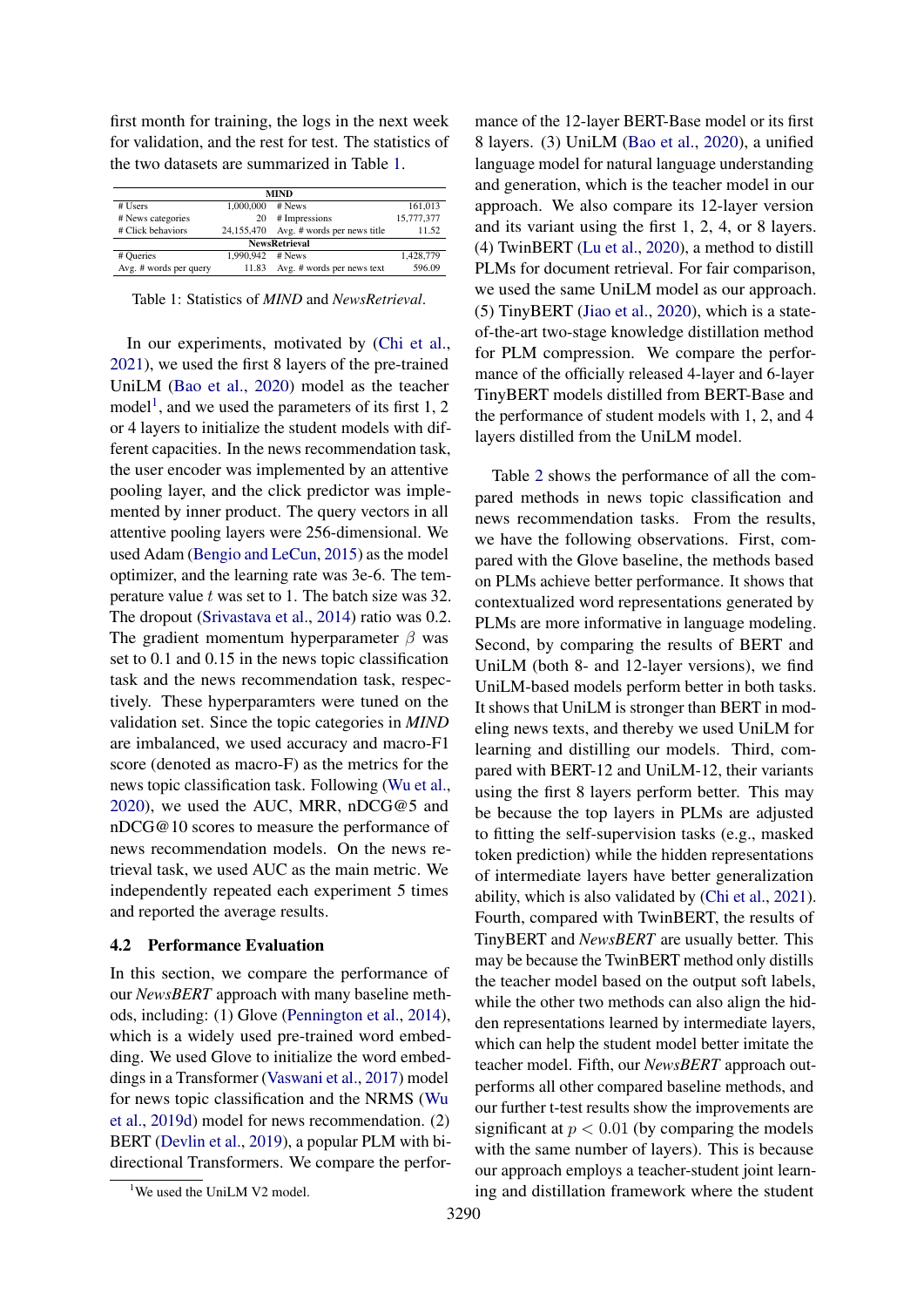<span id="page-6-0"></span>

| <b>Model</b> | <b>Topic classification</b> |         | <b>News Recommendation</b> |            |        |         | <b>Speedup</b>           |
|--------------|-----------------------------|---------|----------------------------|------------|--------|---------|--------------------------|
|              | Accuracy                    | Macro-F | <b>AUC</b>                 | <b>MRR</b> | nDCG@5 | nDCG@10 |                          |
| Glove        | 71.13                       | 49.71   | 67.92                      | 33.09      | 36.03  | 41.80   | $\overline{\phantom{0}}$ |
| BERT-12      | 73.68                       | 51.44   | 69.78                      | 34.56      | 37.90  | 43.45   | 1.0x                     |
| BERT-8       | 73.95                       | 51.56   | 70.04                      | 34.70      | 38.09  | 43.79   | 1.5x                     |
| $UniLM-12$   | 74.54                       | 51.75   | 70.53                      | 35.29      | 38.61  | 44.29   | 1.0x                     |
| UniLM-8      | 74.69                       | 52.10   | 70.72                      | 35.40      | 38.74  | 44.41   | 1.5x                     |
| UniLM-4      | 73.53                       | 51.20   | 69.64                      | 34.38      | 37.65  | 43.38   | 3.0x                     |
| $UniLM-2$    | 72.96                       | 50.76   | 68.96                      | 33.52      | 36.74  | 42.48   | 6.0x                     |
| $UniLM-1$    | 72.32                       | 50.37   | 68.02                      | 33.14      | 36.09  | 41.87   | 12.0x                    |
| TwinBERT-4*  | 73.59                       | 51.24   | 69.78                      | 34.48      | 37.76  | 43.47   | 3.0x                     |
| TwinBERT-2*  | 72.98                       | 50.84   | 69.12                      | 33.67      | 36.89  | 42.60   | 6.0x                     |
| TwinBERT-1*  | 72.40                       | 50.45   | 68.32                      | 33.40      | 36.34  | 42.09   | 12.0x                    |
| TinyBERT-6   | 73.54                       | 50.80   | 69.77                      | 34.54      | 37.88  | 43.44   | 2.0x                     |
| TinyBERT-4   | 73.17                       | 50.39   | 69.39                      | 33.84      | 37.50  | 43.10   | 9.4x                     |
| TinyBERT-4*  | 73.76                       | 51.12   | 69.90                      | 34.52      | 37.77  | 43.48   | 3.0x                     |
| TinyBERT-2*  | 73.15                       | 50.94   | 69.35                      | 33.80      | 37.42  | 43.06   | 6.0x                     |
| TinyBERT-1*  | 72.55                       | 50.50   | 68.40                      | 33.46      | 36.39  | 42.15   | 12.0x                    |
| NewsBERT-4   | 74.45                       | 51.78   | 70.31                      | 34.89      | 38.32  | 43.95   | 3.0x                     |
| NewsBERT-2   | 74.10                       | 51.26   | 69.89                      | 34.50      | 37.75  | 43.50   | 6.0x                     |
| NewsBERT-1   | 73.49                       | 50.65   | 68.97                      | 33.54      | 36.77  | 42.51   | 12.0x                    |

Table 2: Results of different methods. \* Means using the UniLM model for distillation. The results of best performed teacher and student models are highlighted.

can learn from the learning process of the teacher, which is beneficial for the student to extract useful knowledge from the teacher model. In addition, our approach uses a momentum distillation method that can inject the gradients of teacher model into the student model in a momentum way, which can help each layer in the student model to better imitate the corresponding part in the teacher model. Thus, our approach can achieve better performance than other distillation methods. Sixth, *NewsBERT* can achieve satisfactory and even comparable results with the original PLM. For example, there is only a 0.24% accuracy gap between *NewsBERT-4* and the teacher model in the topic classification task. In addition, the size of student models is much smaller than the original 12-layer model, and their training or inference speed is much faster (e.g., about 12.0x speedup for the one-layer NewsBERT). Thus, our approach has the potential to empower various intelligent news applications in an efficient way.

Next, to validate the generalization ability of our approach, we evaluate the performance of *News-BERT* in an additional news retrieval task. We used the *NewsBERT* model learned in the news recommendation task, and we finetuned it with the labeled news retrieval data in a two-tower framework used by TwinBERT [\(Lu et al.,](#page-9-18) [2020\)](#page-9-18). We compared its performance with several methods, including fine-tuning the general UniLM model or the TwinBERT and TinyBERT models distilled in the news recommendation task. The results are

<span id="page-6-1"></span>

Figure 3: Cross-task performance in news retrieval.

shown in Fig. [3,](#page-6-1) from which we have several findings. First, directly fine-tuning the generally pretrained UniLM model is worse than using the models distilled in the news recommendation task. This is probably because that language models are usually pre-trained on general corpus like Wikipedia, which has some domain shifts with the news domain. Thus, generally pre-trained language models may not be optimal for intelligent news applications. Second, our *NewsBERT* approach also achieves better cross-task performance than Tiny-BERT and TwinBERT. It shows that our approach is more suitable in distilling PLMs for intelligent news applications than these methods.

# 4.3 Effectiveness of Teacher-Student Joint Learning and Distillation Framework

In this section, we conduct experiments to validate the advantage of our proposed teacher-student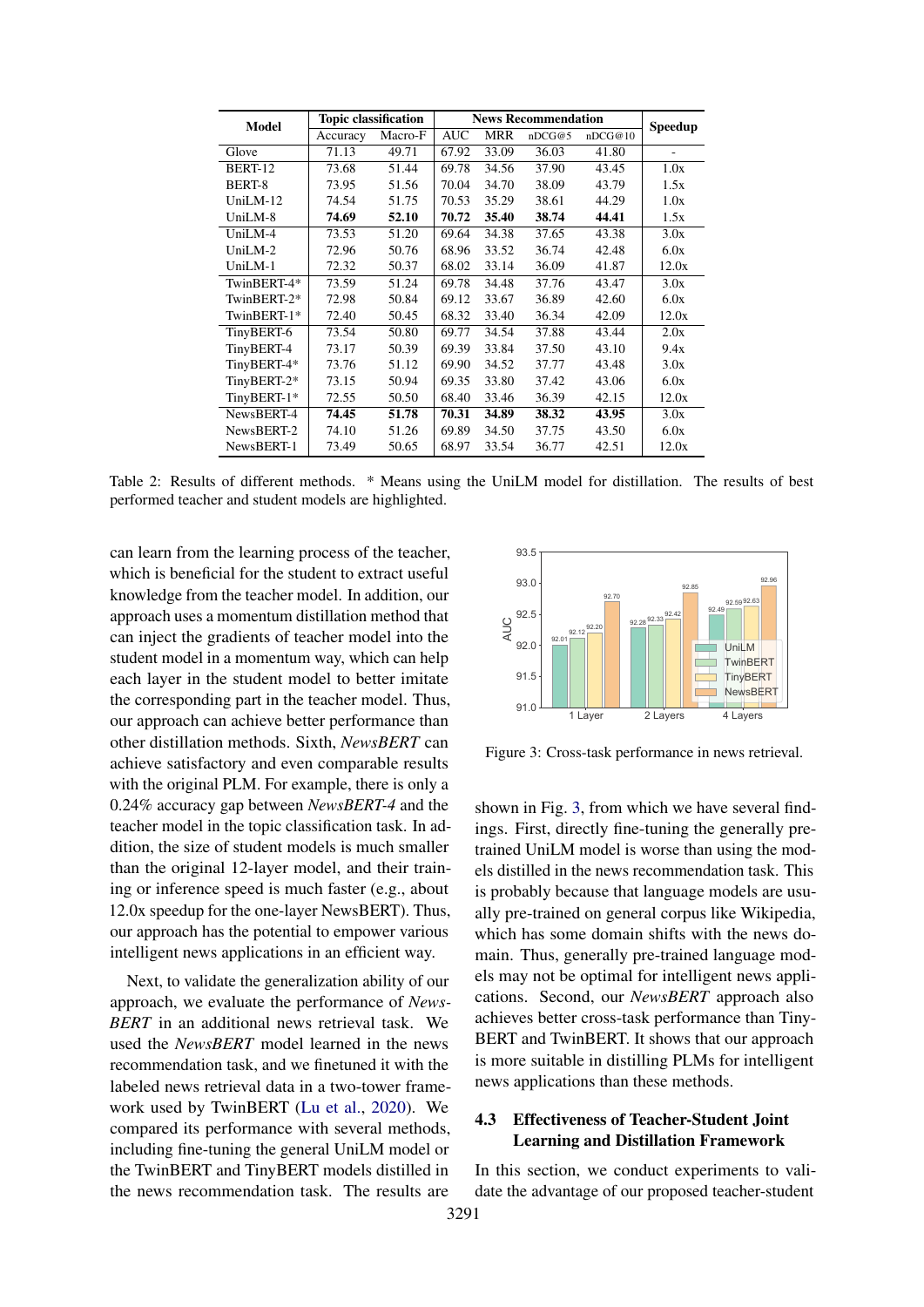<span id="page-7-0"></span>

(b) News recommendation.

Figure 4: Influence of the teacher-student joint learning and distillation framework on the student model.



We also explore the influence of the teacherstudent joint learning and distillation framework on the teacher model. We compare the performance of the original UniLM-8 model and its variants that serve as the teacher model for distilling different student models. The results are shown in Fig. [5.](#page-7-1) We find a very interesting phenomenon that the performance of some teacher models is better than the original UniLM-8 model that does not participate in

<span id="page-7-1"></span>

Figure 5: Influence of the teacher-student joint learning and distillation framework on the teacher model.

the joint learning and distillation framework. This may be because the teacher model may also benefit from the useful knowledge encoded by the student model. These results show that our teacher-student joint learning and distillation framework can help learn the teacher and student models reciprocally, which may improve both of their performance.

#### 4.4 Ablation Study

In this section, we conduct experiments to validate the effectiveness of several core techniques in our approach, including the hidden loss, the distillation loss and the momentum distillation method. We compare the performance of *NewsBERT* and its variants with one of these components removed. The results are shown in Fig. [6.](#page-8-0) We find that the momentum distillation method plays a critical role in our method because the performance declines considerably when it is removed. This may be because the gradients of teacher model condense the knowledge and experience obtained from its learning process, which can better teach the student model to have similar function with the teacher model and thereby yields better performance. In addition, the distillation loss function is also important for our approach. This is because the distillation loss regularizes the output of the student model to be similar with the teacher model, which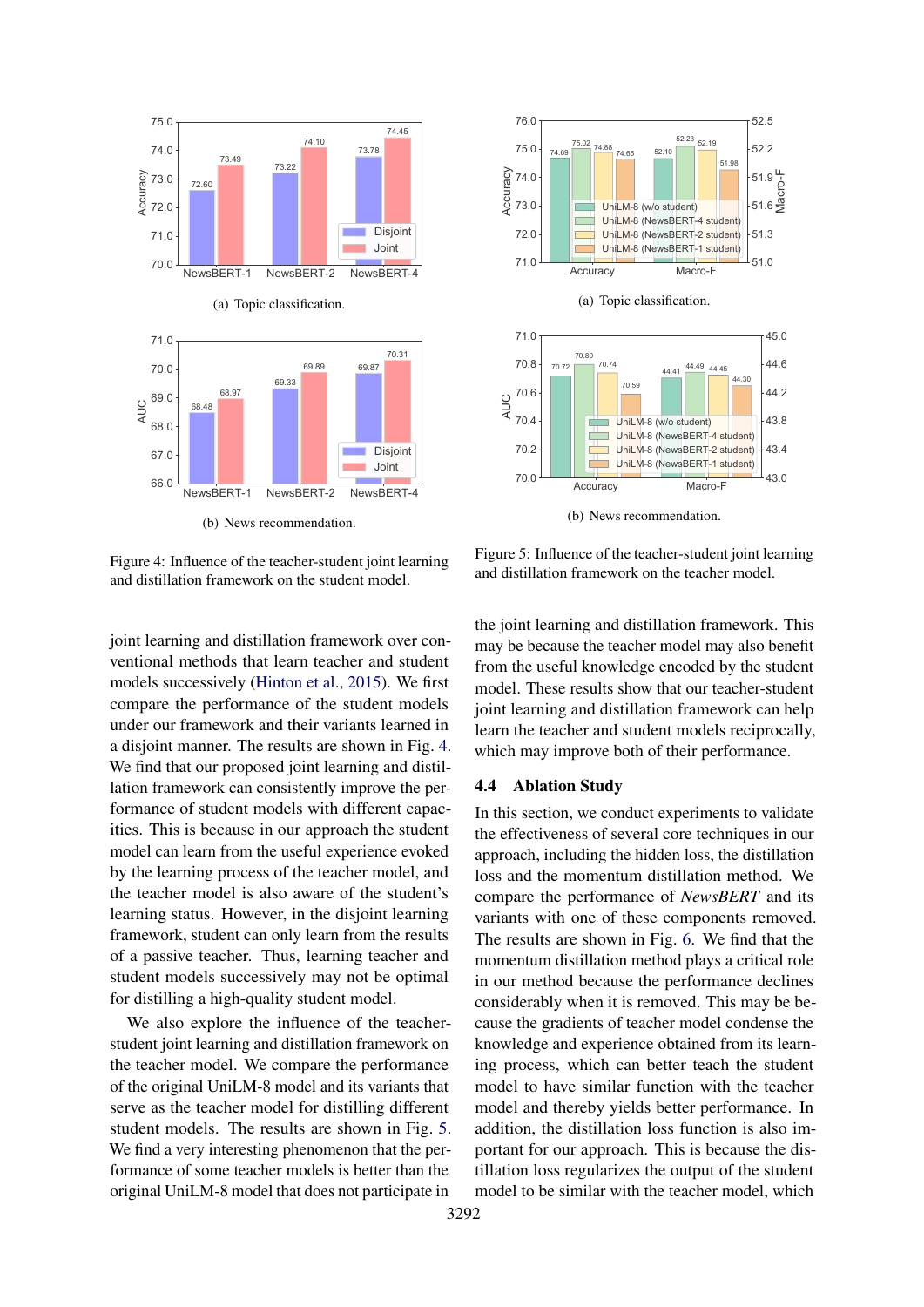<span id="page-8-0"></span>

Figure 6: Effect of each core component in *NewsBERT*.

encourages the student model to behave similarly with the teacher model. Besides, the hidden loss functions are also useful for our approach. It may be because the hidden loss functions can align the hidden representations learned by the teacher and student models, which is beneficial for the student model to imitate the teacher.

### 4.5 Hyperparameter Analysis

In this section, we conduct experiments to study the influence of the gradient momentum hyperparameter  $\beta$  on the model performance. We vary the value of  $\beta$  from 0 to 0.3, and the results are shown in Fig. [7.](#page-8-1) We observe that the performance is not optimal when the value of  $\beta$  is too small. This is because the gradient momentum is too weak under a small  $\beta$ , and the useful experience from the teacher model cannot be effectively exploited. However, the performance starts to decline when  $\beta$ is relatively large (e.g.,  $\beta > 0.2$ ). This is because the gradients of the teacher model inevitably have some inconsistency with the gradients of the student model, and a large gradient momentum may lead the student model updates deviate the appropriate direction. Thus, a moderate selection of  $\beta$ from 0.1 to 0.2 is recommended.

<span id="page-8-1"></span>

(b) News recommendation.

Figure 7: Influence of the gradient momentum hyperparameter  $\beta$ .

### 5 Conclusion

In this paper, we propose a knowledge distillation approach named NewsBERT to compress pretrained language models for intelligent news applications. We propose a teacher-student joint learning and distillation framework to collaboratively train both teacher and student models, where the student model can learn from the learning experience of the teacher model and the teacher model is aware of the learning of student model. In addition, we propose a momentum distillation method that combines the gradients of the teacher model with the gradients of the student model in a momentum way, which can boost the learning of student model by injecting the knowledge learned by the teacher. We conduct extensive experiments on two real-world datasets with three different news intelligence tasks. The results show that our NewsBERT approach can effectively improve the performance of these tasks with considerably smaller models.

# Acknowledgments

This work was supported by the National Natural Science Foundation of China under Grant numbers 82090053, 61862002, and Tsinghua-Toyota Research Funds 20213930033.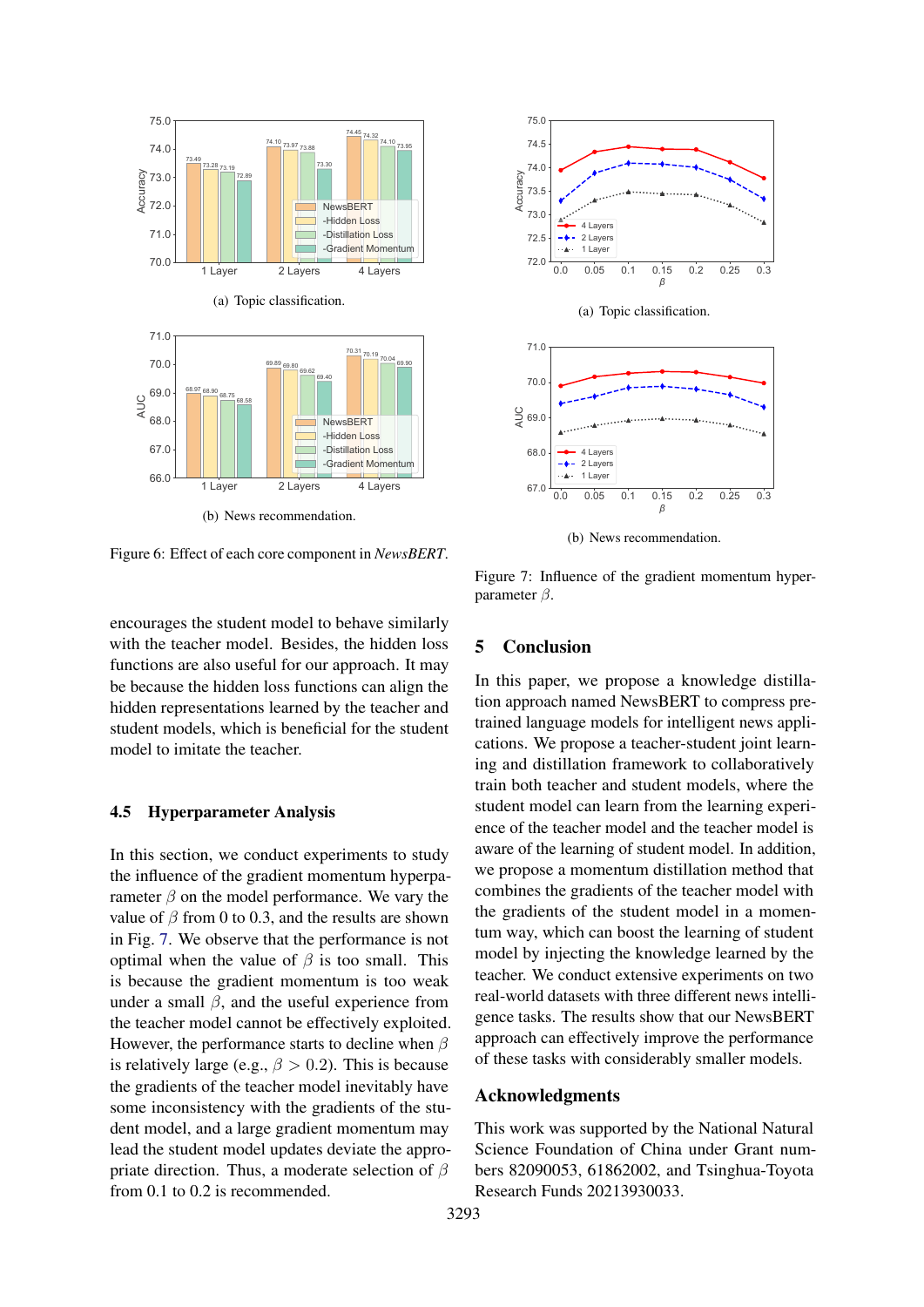#### References

- <span id="page-9-23"></span>Hangbo Bao, Li Dong, Furu Wei, Wenhui Wang, Nan Yang, Xiaodong Liu, Yu Wang, Jianfeng Gao, Songhao Piao, Ming Zhou, et al. 2020. Unilmv2: Pseudomasked language models for unified language model pre-training. In *ICML*, pages 642–652. PMLR.
- <span id="page-9-24"></span>Yoshua Bengio and Yann LeCun. 2015. Adam: A method for stochastic optimization. In *ICLR*.
- <span id="page-9-19"></span>Xuanang Chen, Ben He, Kai Hui, Le Sun, and Yingfei Sun. 2021. Simplified tinybert: Knowledge distillation for document retrieval. In *ECIR*, pages 241– 248. Springer.
- <span id="page-9-22"></span>Zewen Chi, Li Dong, Furu Wei, Nan Yang, Saksham Singhal, Wenhui Wang, Xia Song, Xian-Ling Mao, He-Yan Huang, and Ming Zhou. 2021. Infoxlm: An information-theoretic framework for cross-lingual language model pre-training. In *NAACL-HLT*, pages 3576–3588.
- <span id="page-9-0"></span>Jacob Devlin, Ming-Wei Chang, Kenton Lee, and Kristina Toutanova. 2019. Bert: Pre-training of deep bidirectional transformers for language understanding. In *NAACL-HLT*, pages 4171–4186.
- <span id="page-9-21"></span>Kaiming He, Haoqi Fan, Yuxin Wu, Saining Xie, and Ross Girshick. 2020. Momentum contrast for unsupervised visual representation learning. In *CVPR*, pages 9729–9738.
- <span id="page-9-9"></span>Geoffrey Hinton, Oriol Vinyals, and Jeff Dean. 2015. Distilling the knowledge in a neural network. *arXiv preprint arXiv:1503.02531*.
- <span id="page-9-13"></span>Eric Jang, Shixiang Gu, and Ben Poole. 2016. Categorical reparameterization with gumbel-softmax. *arXiv preprint arXiv:1611.01144*.
- <span id="page-9-12"></span>Xiaoqi Jiao, Yichun Yin, Lifeng Shang, Xin Jiang, Xiao Chen, Linlin Li, Fang Wang, and Qun Liu. 2020. Tinybert: Distilling BERT for natural language understanding. In *EMNLP Findings*, pages 4163–4174.
- <span id="page-9-10"></span>Yoon Kim and Alexander M Rush. 2016. Sequencelevel knowledge distillation. In *EMNLP*, pages 1317–1327.
- <span id="page-9-2"></span>Yinhan Liu, Myle Ott, Naman Goyal, Jingfei Du, Mandar Joshi, Danqi Chen, Omer Levy, Mike Lewis, Luke Zettlemoyer, and Veselin Stoyanov. 2019. Roberta: A robustly optimized bert pretraining approach. *arXiv preprint arXiv:1907.11692*.
- <span id="page-9-18"></span>Wenhao Lu, Jian Jiao, and Ruofei Zhang. 2020. Twinbert: Distilling knowledge to twin-structured compressed bert models for large-scale retrieval. In *CIKM*, pages 2645–2652.
- <span id="page-9-15"></span>Seyed Iman Mirzadeh, Mehrdad Farajtabar, Ang Li, Nir Levine, Akihiro Matsukawa, and Hassan Ghasemzadeh. 2020. Improved knowledge distillation via teacher assistant. In *AAAI*, volume 34, pages 5191–5198.
- <span id="page-9-7"></span>Shumpei Okura, Yukihiro Tagami, Shingo Ono, and Akira Tajima. 2017. Embedding-based news recommendation for millions of users. In *KDD*, pages 1933–1942. ACM.
- <span id="page-9-26"></span>Jeffrey Pennington, Richard Socher, and Christopher Manning. 2014. Glove: Global vectors for word representation. In *EMNLP*, pages 1532–1543.
- <span id="page-9-20"></span>Ning Qian. 1999. On the momentum term in gradient descent learning algorithms. *Neural networks*, 12(1):145–151.
- <span id="page-9-3"></span>Xipeng Qiu, Tianxiang Sun, Yige Xu, Yunfan Shao, Ning Dai, and Xuanjing Huang. 2020. Pre-trained models for natural language processing: A survey. *Science China Technological Sciences*, pages 1–26.
- <span id="page-9-1"></span>Alec Radford, Jeffrey Wu, Rewon Child, David Luan, Dario Amodei, and Ilya Sutskever. 2019. Language models are unsupervised multitask learners. *OpenAI blog*, 1(8):9.
- <span id="page-9-5"></span>Victor Sanh, Lysandre Debut, Julien Chaumond, and Thomas Wolf. 2019. Distilbert, a distilled version of bert: smaller, faster, cheaper and lighter. *arXiv preprint arXiv:1910.01108*.
- <span id="page-9-25"></span>Nitish Srivastava, Geoffrey E Hinton, Alex Krizhevsky, Ilya Sutskever, and Ruslan Salakhutdinov. 2014. Dropout: a simple way to prevent neural networks from overfitting. *JMLR*, 15(1):1929–1958.
- <span id="page-9-11"></span>Siqi Sun, Yu Cheng, Zhe Gan, and Jingjing Liu. 2019. Patient knowledge distillation for bert model compression. In *EMNLP-IJCNLP*, pages 4314–4323.
- <span id="page-9-16"></span>Zhiqing Sun, Hongkun Yu, Xiaodan Song, Renjie Liu, Yiming Yang, and Denny Zhou. 2020. Mobilebert: a compact task-agnostic bert for resource-limited devices. In *ACL*, pages 2158–2170.
- <span id="page-9-6"></span>Jiwei Tan, Xiaojun Wan, and Jianguo Xiao. 2017. From neural sentence summarization to headline generation: A coarse-to-fine approach. In *IJCAI*, volume 17, pages 4109–4115.
- <span id="page-9-14"></span>Raphael Tang, Yao Lu, Linqing Liu, Lili Mou, Olga Vechtomova, and Jimmy Lin. 2019. Distilling taskspecific knowledge from bert into simple neural networks. *arXiv preprint arXiv:1903.12136*.
- <span id="page-9-4"></span>Ashish Vaswani, Noam Shazeer, Niki Parmar, Jakob Uszkoreit, Llion Jones, Aidan N Gomez, Łukasz Kaiser, and Illia Polosukhin. 2017. Attention is all you need. In *NIPS*, pages 5998–6008.
- <span id="page-9-8"></span>Heyuan Wang, Fangzhao Wu, Zheng Liu, and Xing Xie. 2020a. Fine-grained interest matching for neural news recommendation. In *ACL*, pages 836–845.
- <span id="page-9-17"></span>Wenhui Wang, Hangbo Bao, Shaohan Huang, Li Dong, and Furu Wei. 2021. Minilmv2: Multi-head selfattention relation distillation for compressing pretrained transformers. In *Findings of ACL*, pages 2140–2151.